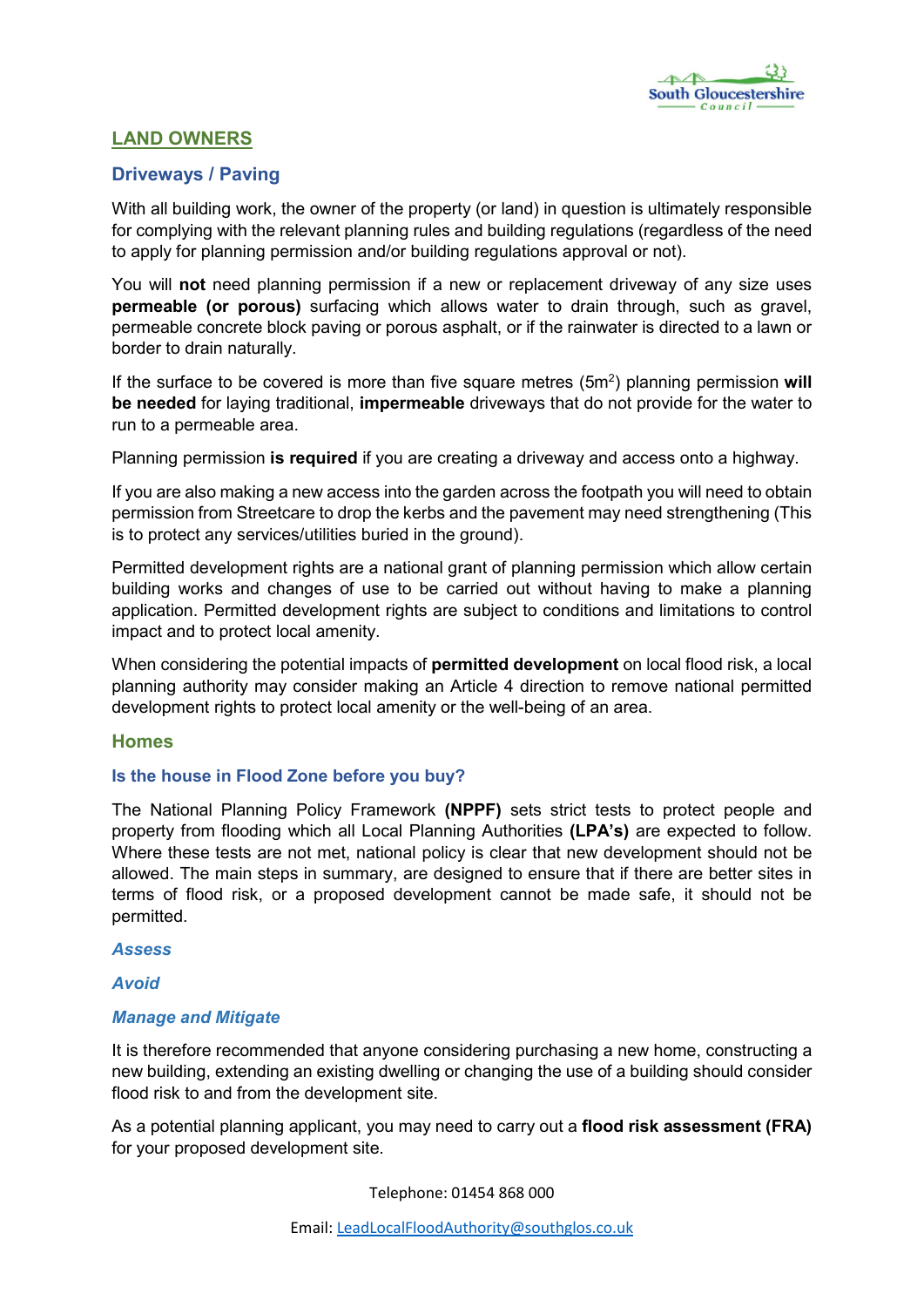

You'll usually need to pay a flood risk specialist to carry out the flood risk assessment for you, but you may be able to do it yourself if it's for a simple, low risk development, e.g. a house extension. If you're unsure, contact the **Environment Agency (EA)** for advice.

Find out what flood zone you are in by contacting the **Environment Agency (EA)** and accessing their Flood Maps for Planners (Rivers and Sea) or the Lead Local Flood Authority (LLFA) [leadlocalfloodauthority@southglos.gov.uk](mailto:leadlocalfloodauthority@southglos.gov.uk) / tele:- 01454 868000 to check if your development site is in an area identified as having critical drainage problems

#### **Insurance**

It is intended that the new roles for local authorities under the Flood and Water Management Act 2010 (**FWMA**) together with their planning responsibilities will enable more effective management of flood risk for both new and established development.

Flooding is being experienced both with greater frequency and more impact, Flood risk is dependent on there being a source of flooding, such as a river, a route for the flood water to take (pathway), and something that is affected by the flood (receptor), such as properties and/or land.

For these purposes:

#### Properties and/or Land may be defined as Residential, Commercial or Agricultural and ownership could be either Private or publicly owned/ maintained.

The ABI proposed a new scheme to safeguard the availability and affordability of flood insurance for those at high risk, called FloodRe. On 27 June 2013, The Association of British Insurers (ABI) and the Government agreed a Memorandum of Understanding (MoU) on how to develop the model of **FloodRe**. The not-for-profit scheme has been built to ensure flood insurance remains widely affordable and available.

This scheme launched in April 2016 and will be in place until 2039

#### Key elements of the framework are:

- FloodRe will be run and financed by insurers as a not-for- profit fund which will cover the cost of flood claims from high risk homes.
- Insurers will pass the flood risk element from those households deemed at high risk of flooding to the fund. Premiums for the flood risk will be calculated based on council tax banding up to a maximum limit depending on the Band.
- FloodRe would charge member firms an annual charge of £180million. This equates to a levy of £10.50 on annual household premiums and represents the estimated level of cross-subsidy that already exists between lower and higher flood risk premiums.
- FloodRe is designed to fully deal with at least 99.5% of years. Even in the worst half a per cent of years, Flood Re will cover losses up to those expected in a 1 in 200 year  $-$  a year six times worse than 2007 – with Government taking primary responsibility – working with the industry and FloodRe – for distributing any available resources to FloodRe policyholders should claims exceed that level.

For further information and advice individuals are recommended to contact their insurers or alternatively go to the main FloodRe website linked [HERE](http://www.floodre.co.uk/). Further advice can be found at The National Flood Forum (NFF) website linked [HERE](http://www.nationalfloodforum.org.uk/)

Telephone: 01454 868 000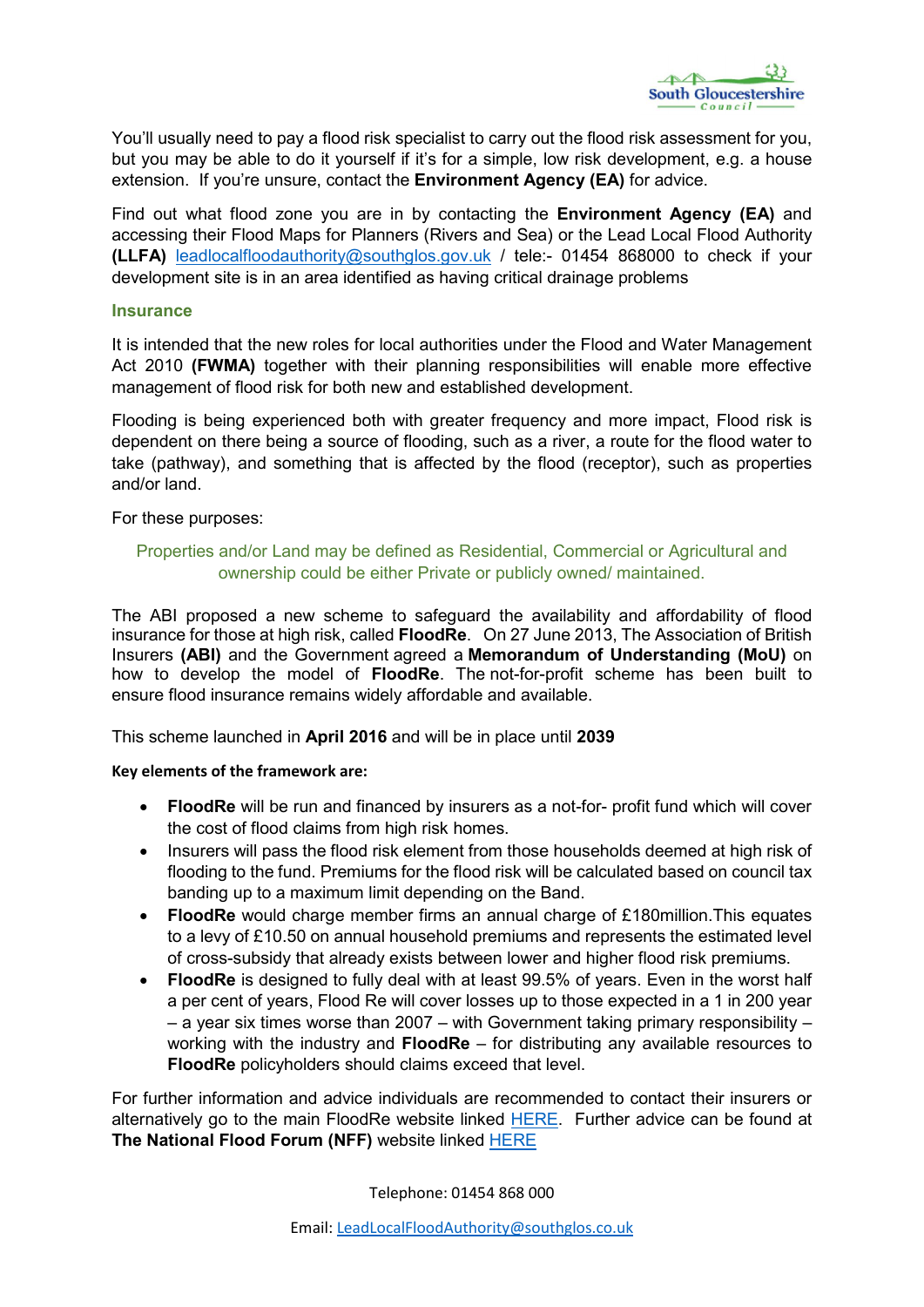# Farmers/Landowners

#### Land Management

Farmers should use techniques to prevent rainwater from carrying off topsoil into the watercourse and leading to a potential pollution incident. This runoff damages the land and the ecology, quality and capacity of the river channel.

The maintenance and clearance of watercourses plays a key role in managing water levels and reducing the risk of flooding.

If you own land or property next to a river, stream or ditch or have a watercourse running through it, you are a 'riparian landowner' and have a legal obligation to maintain the conveyance of water flowing through watercourses across your land.

#### Riparian responsibilities:

- Maintain the flow: You must let water flow through your land without any obstruction, pollution or diversion which affects the rights of others.
- Accept flood flows: You must accept flood flows through your land, even if these are caused by inadequate capacity downstream. A landowner has no duty in common law to improve the drainage capacity of a watercourse he/she owns.
- Keep banks clear: You should keep the banks clear of anything that could cause an obstruction and increase flood risk, either on your land or downstream if it is washed away. You are responsible for maintaining the bed and banks of the watercourse and the trees and shrubs growing on the banks. You should also clear any litter and animal carcasses from the channel and banks, even if they did not come from your land. You should always leave a development-free edge on the banks next to a watercourse. This allows for easy access to the watercourse in case any maintenance or inspection is required.
- Structures: You must keep any structures, such as culverts, trash screens, weirs and mill gates clear of debris. Discuss the maintenance of flood defences, such as walls and embankments, on your property with your risk management authority. They may be vital for flood protection.
- Obstructions: You should not cause obstructions, temporary or permanent, that would stop fish passing through. You have a legal obligation to notify the Environment Agency and the relevant risk management authority if you would like to build or alter a structure that acts as an obstruction to a watercourse.

For further information on preventative measures please see "Preventing Flooding" in the Flood Risk section of the South Gloucestershire Council website.

## **Consents**

South Gloucestershire Council is responsible for consenting works that affect the flow of an ordinary watercourse. If you intend to undertake works which may affect the flow or storage of water, even temporarily, you need to apply to our Drainage & Flood Risk Management team for consent.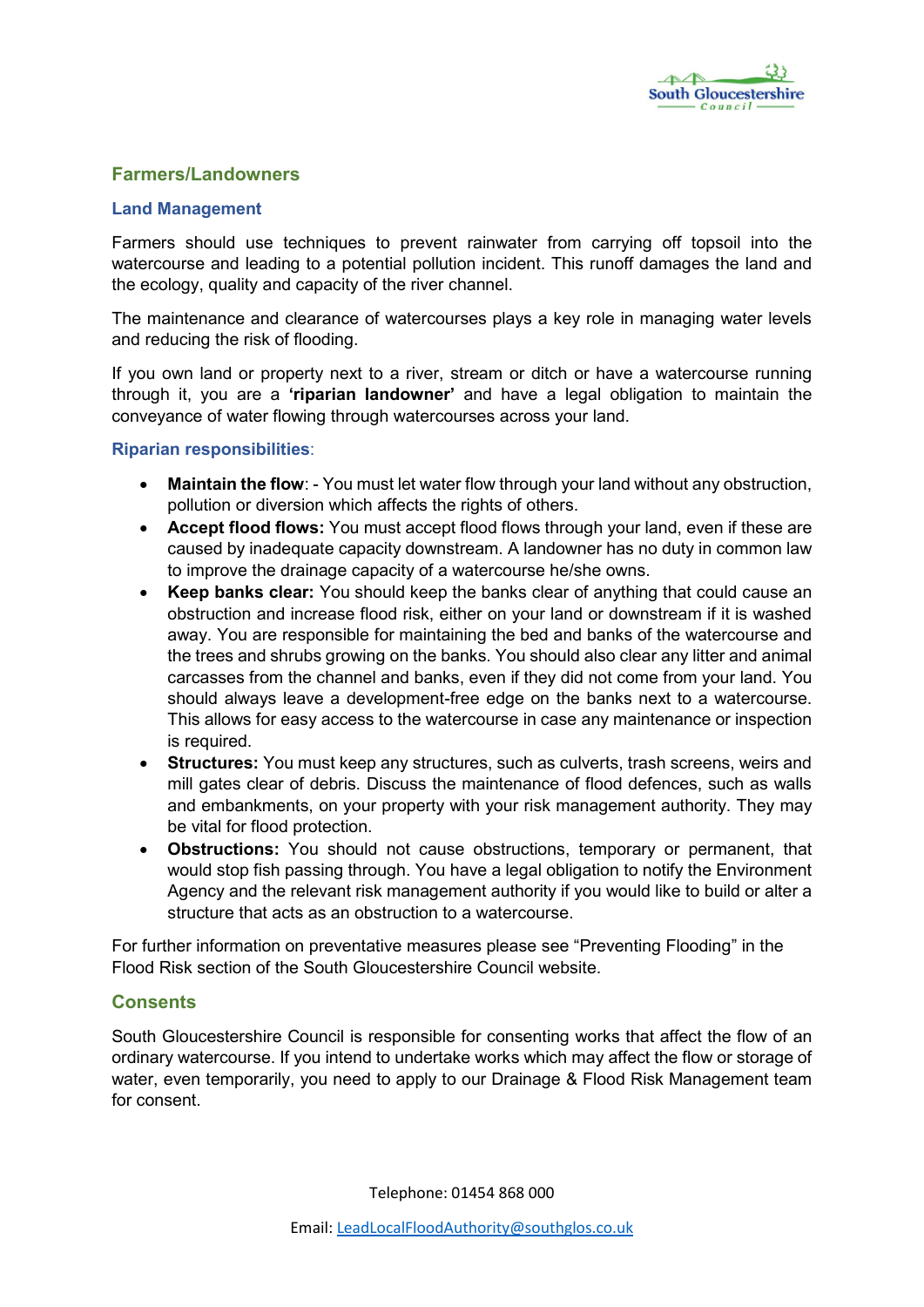

Please contact our Drainage & Flood Risk Management team (LLFA) before you start your application as consent may not be required and we may be able to help you avoid unnecessary delays. Please email [LeadLocalFloodAuthority@southglos.gov.uk](mailto:LeadLocalFloodAuthority@southglos.gov.uk) or phone 01454-868000.

## If your watercourse is part of a main river, you will need to apply for consent from the Environment Agency (EA) instead.

For a full list of works which may or may not require consent, please see "Consents" in the Land Drainage section of the South Gloucestershire Council website.

# Water Framework Directive (WFD)

## Water Framework Directive

The Water Framework Directive (WFD) is a European Law, which provides a framework for the protection of the water environment including rivers, lakes, estuaries and groundwater and is being applied in England and Wales using River Basin Management Plans.

The main aims of the WFD are to:

- Improve and protect inland and coastal waters
- Promote the sustainable use of water as a natural resource
- Create better habitats for wildlife that live in and around water
- Create a better quality of life for everyone

A significant problem is diffuse pollution. SuDS can reduce this and therefore help meet WFD requirements.

Drainage systems must be designed and constructed so surface water discharged does not adversely impact the water quality of receiving water bodies, both during construction and when operational.

If development interacts with a sensitive water body or is in a source protection zone a water quality risk assessment will be required to quantify the potential risk. The water quality risk assessment could form part of a wider WFD compliance assessment if required at the planning stage.

More information on the Water Framework Directive can be found here on the Environment Agency website <https://www.gov.uk/government/organisations/environment-agency>

#### Fish & Fisheries

If your development proposals include the building of a new structure or the alteration or refurbishment of an existing one on a river, then you may need to install a fish pass or screen in accordance with the Salmon and Fresh Water Fisheries Act 1975, or an eel pass or screen in accordance with the Eels (England and Wales) Regulations 2009 Statutory Instrument No.3344.

The free passage of migratory fish is a key requirement of the Water Framework Directive, and is being used as an indicator for assessing whether water bodies are meeting Good Ecological Potential or Status.

Well-designed fish passes can help deliver objectives of the **Water Framework Directive** by;

Telephone: 01454 868 000